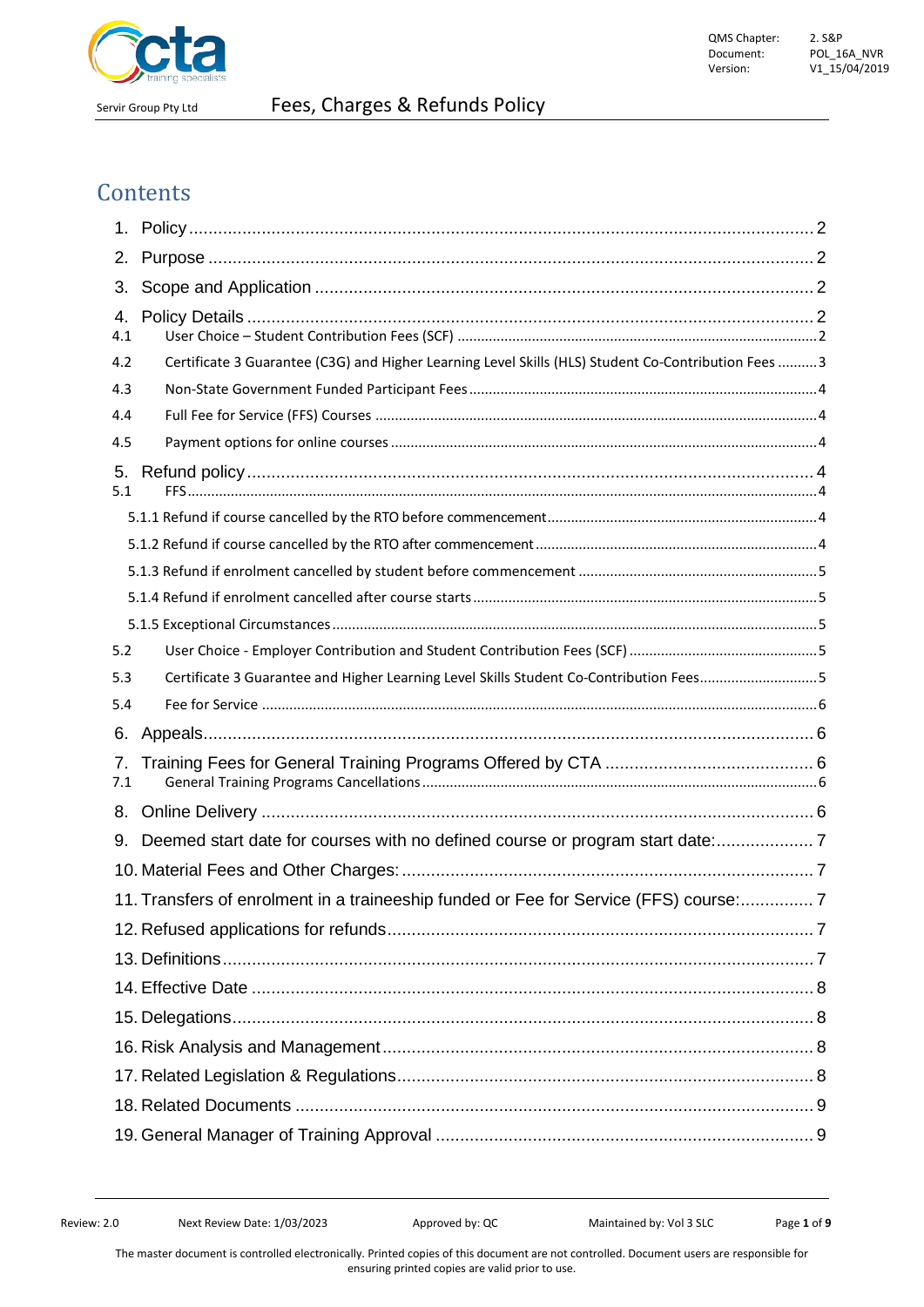

# QMS Chapter: 2. S&P

#### <span id="page-1-0"></span>1. Policy

Information about fees, charges and refunds must be clearly expressed and in language that students understand. All fees, charges and refunds must be included in this information, including possible fees and charges such as RPL charges and additional charges imposed if the student does not successfully complete the program. If this information is complete and clear both the student and RTO are protected.

## <span id="page-1-1"></span>2. Purpose

To specify the conditions under which the RTO will apply its Fees, Charges and Program Costs to the student and specify the conditions under which the RTO may apply and approve a refund.

The RTO will apply this policy consistently and fairly across all programs and any student that is enrolled into a program at the RTO.

## <span id="page-1-2"></span>3. Scope and Application

This policy is applicable to:

a. Individual students for fees and charges of training programs or courses, any third party, employers or guarantor responsible for student fees and charges for training programs or courses.

All refunds for any programs/courses will be in accordance with the standards for RTO's clause 5.3 and schedule 6.

This policy does not apply to:

b. The delivery of non-accredited training to Corporate Business Entities where the corporate entity pays for the training.

## <span id="page-1-3"></span>4. Policy Details

Fees including course fees, administration fees, materials fees and any other charges, payment terms, including the timing and amount of fees to be paid and any non-refundable deposit/administration fee, fees and charges for additional services, including costs of re-issuance of certificates, and refund policy.

#### <span id="page-1-4"></span>4.1 User Choice – Student Contribution Fees (SCF)

If the student fulfils the eligibility criteria, the student may be eligible to receive a Government contribution for their training. In addition to this the Student Contribution Fees (SCF) are a Student's contribution to the cost of tuition. The SCF is a mandatory charge required by the Queensland Department of Education and Training detailed within the User Choice Policy. The charge is calculated as \$1.60 per nominal hour for units completed/module delivered and is reviewed annually in January.

The SCF fees will be charged in instalments as detailed below:

- Employer Funded Equal instalments at 1, 3 and 5 months
- Self-funded Student Equal instalments over nine months via direct debit

**Partial Exemptions** - Only 40% of the SCF will be charged if:

- Student was or will be under 17 years of age at the end of February in the year the RTO provides training and the student has not completed year 12
- Student provides evidence that he/she is a healthcare card or pensioner card holder
- Student provides an official form under Commonwealth law confirming that his/her partner or the person of whom the student is a dependent, is entitled to concessions under a healthcare card or pensioner card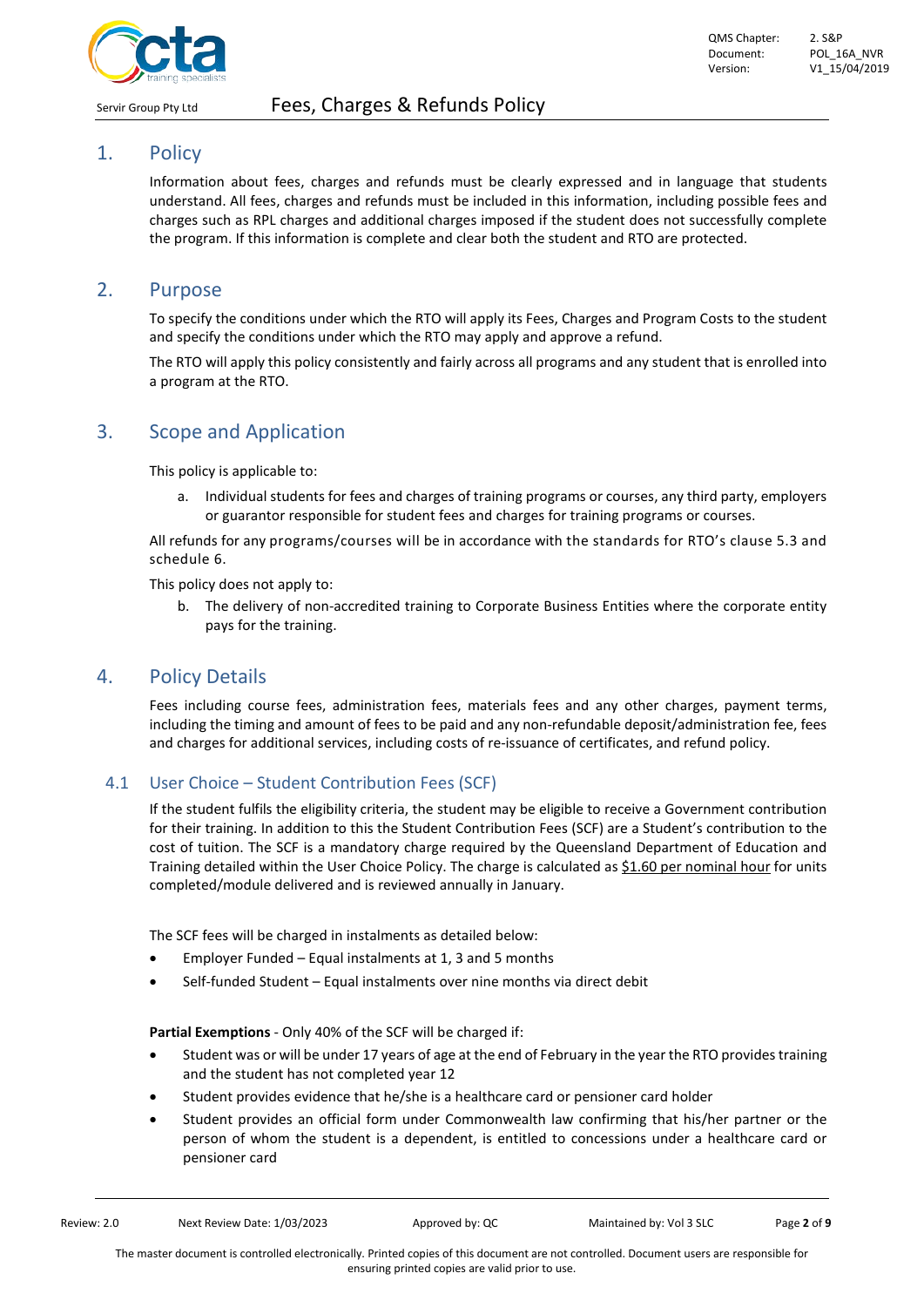

Student is Aboriginal or Torres Strait Islander

#### **Full Exemptions**:

- School based trainees (SATs)
- Year 12 Fee Free for students undertaking a High Priority qualification 12 months after graduating year 12

The SCF payable is a mandatory charge to either the Employer, Student or Third Party. An Apprenticeships Info - Self Service (AISS) search is conducted by CTA for every student to determine any units of competency that could be used for Credit Transfer or Transitional gap training. If a student has previously completed a unit of competency that forms part of their qualification, the student will not be charged for those units upon submission of such evidence in the form of a Statement of Attainment or Certificate.

## <span id="page-2-0"></span>4.2 Certificate 3 Guarantee (C3G) and Higher Learning Level Skills (HLS) Student Co-Contribution Fees

If the student meets the eligibility criteria, SIT30616 Certificate III in Hospitality, SIT40416 Certificate IV in Hospitality and SIT50416 Diploma of Hospitality Management can be funded through the Queensland VET Investment Plan C3G and HLS programs. Eligible students are required to contribute to the costs of their training through a co-contribution fee as listed below and may be paid on their behalf by an employer or another third party.

| Queensland (Face-to-face delivery) *          |                                                     |            |                                                         |            |  |  |  |  |
|-----------------------------------------------|-----------------------------------------------------|------------|---------------------------------------------------------|------------|--|--|--|--|
| <b>Courses</b>                                | <b>Co-Contribution Fees - Full</b><br>Qualification |            | <b>Co-Contribution Fees - Per unit</b><br>of competency |            |  |  |  |  |
|                                               | Non-<br>Concession                                  | Concession | Non-<br>Concession                                      | Concession |  |  |  |  |
| <b>BSB30120 Certificate III in Business</b>   | \$100.00                                            | \$50.00    | \$7.69                                                  | \$3.85     |  |  |  |  |
| SIT30616 Certificate III in Hospitality       | \$100.00                                            | \$50.00    | \$6.67                                                  | \$3.33     |  |  |  |  |
| SIT40416 Certificate IV in Hospitality        | \$199.00                                            | \$99.50    | \$9.48                                                  | \$4.74     |  |  |  |  |
| SIT50416 Diploma of Hospitality<br>Management | \$299.00                                            | \$149.50   | \$10.68                                                 | \$5.34     |  |  |  |  |

\*Fees effective 1 June 2022

Review: 2.0 Next Review Date: 1/03/2023 Approved by: QC Maintained by: Vol 3 SLC Page 3 of 9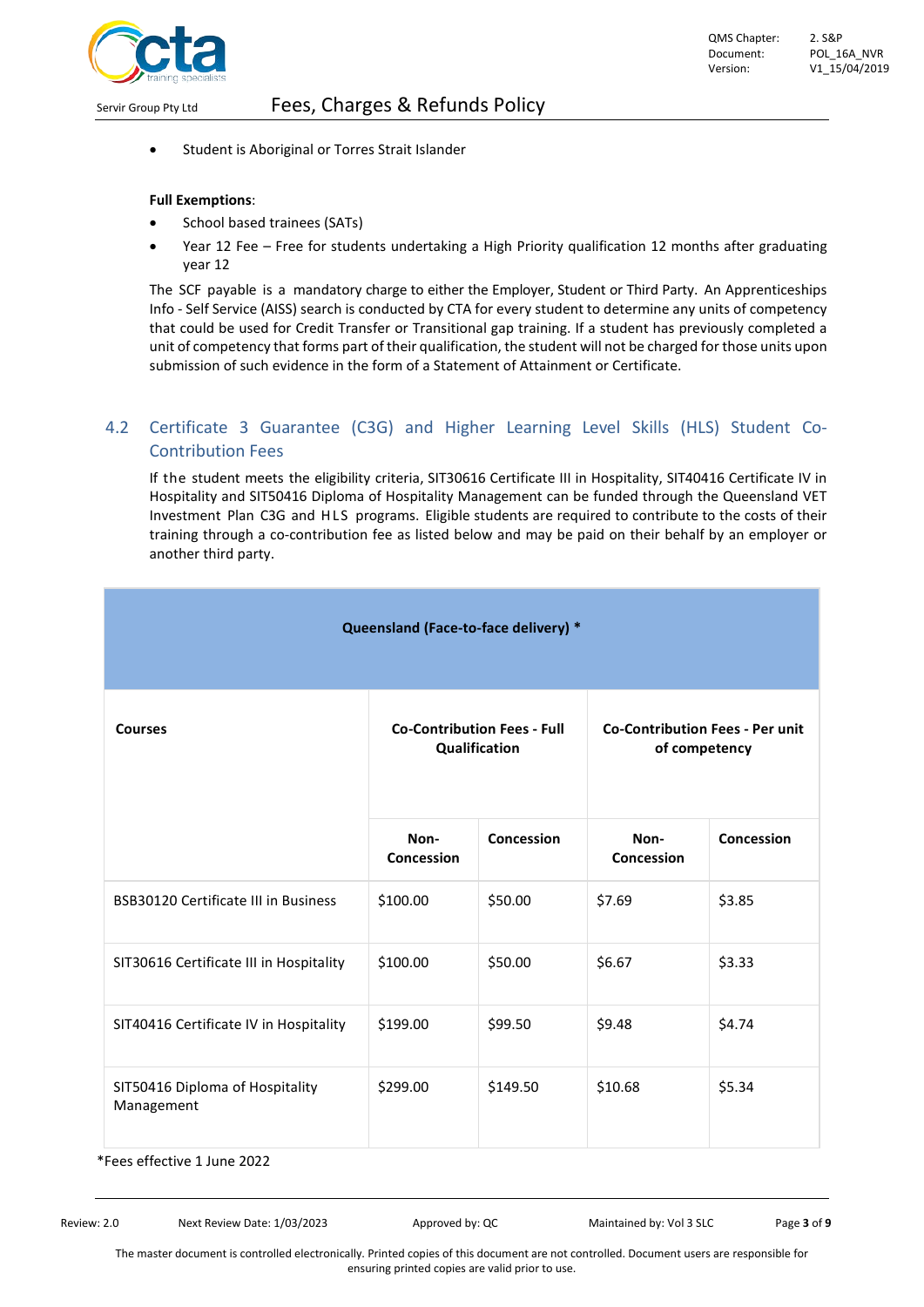

Concessional status applies when

- The student holds a Health Care or Pensioner Concession Card issued under Commonwealth law, or is the partner or a dependent of a person who holds a Health Care or Pensioner Concession Card and is named on the card
- The student provides CTA with an official form under Commonwealth law confirming that the student, their partner or the person of whom the student is a dependent is entitled to concessions under a Health Care or Pensioner Concession Card
- The student is Aboriginal or Torres Strait Islander
- The student has a disability
- The student is an adult prisoner

An AISS search is conducted by CTA for every student to determine any units of competency that could be used for Credit Transfer or Transitional gap training. If a student has previously completed a unit of competency that forms part of their qualification, the student will not be charged for those units upon submission of such evidence in the form of a Statement of Attainment or Certificate.

#### <span id="page-3-0"></span>4.3 Non-State Government Funded Participant Fees

If the student is not eligible for funding from the relevant State Training Authority, then CTA will invoice the relevant parties on a Fee for Service basis.

CTA reserves the right to cancel training programs should insufficient students be enrolled. In this event, students will be entitled to receive a full refund of the enrolment fee.

Should any student wish to cancel their enrolment to a program or course, please note the following conditions are applied to refunds.

## <span id="page-3-1"></span>4.4 Full Fee for Service (FFS) Courses

Full fees are payable where a student does not qualify for a government subsided course as outlined below. Fees are payable according to the prices as indicated on the CTA website at the time of enrolment. Discounts are only available for full fee-paying students through promotional campaigns which carry unique promotional codes.

## <span id="page-3-2"></span>4.5 Payment options for online courses

The online courses can be purchased through the CTA website. Payment options available for online courses include Credit Card (via Stripe), PayPal, Zip Pay and Bank transfer. All credit card payments attract a surcharge of 1.75%. The minimum purchase value in your cart when buying online courses on CTA website using Zip Pay is \$100. Zip Pay is not applicable to RMLV or Gaming Nominee bookings.

## <span id="page-3-3"></span>5. Refund policy

#### <span id="page-3-4"></span>5.1 FFS

#### <span id="page-3-5"></span>5.1.1 Refund if course cancelled by the RTO before commencement

If CTA cancels an FFS course before it or the student commences, the RTO must refund the fees paid for the course.

#### <span id="page-3-6"></span>5.1.2 Refund if course cancelled by the RTO after commencement

The RTO will provide 14 days' notice to the student if a program is to be cancelled by the RTO under the following circumstances:

| Review: 2.0 | Next Review Date: 1/03/2023 | Approved by: QC | Maintained by: Vol 3 SLC | Page 4 of 9 |
|-------------|-----------------------------|-----------------|--------------------------|-------------|
|             |                             |                 |                          |             |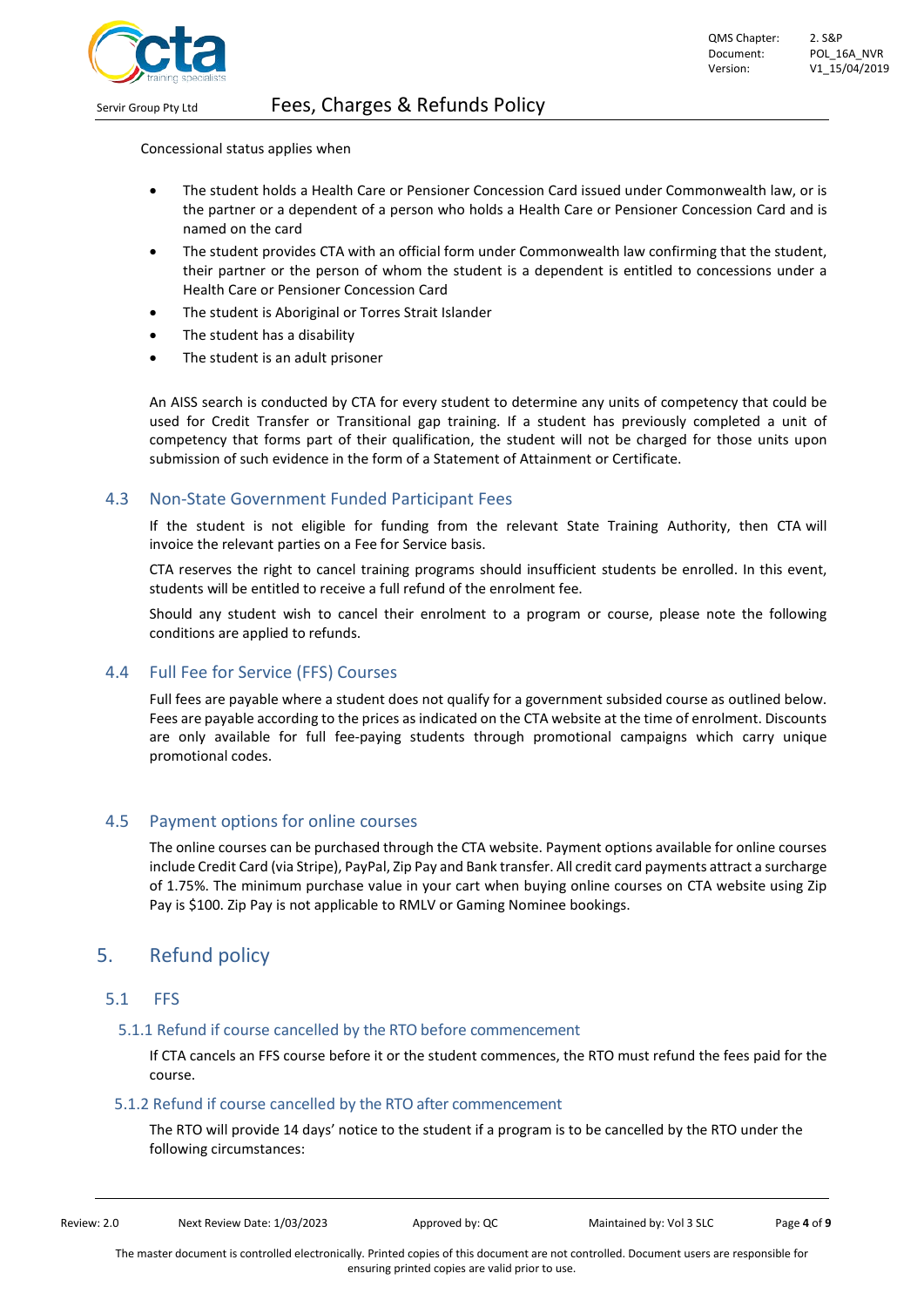

- a) The training contract was registered in error because of materially false and/or misleading information.
- b) There has been a change in the circumstances of the self-funded student that makes it unlikely that the contract will be completed.

#### <span id="page-4-0"></span>5.1.3 Refund if enrolment cancelled by student before commencement

If a student cancels an enrolment in a FFS course 15 days or less before it commences, the RTO will refund the fees the student paid for the course after deducting the non-refundable enrolment fee for all courses cancelled and the cancellation fee. If the enrolment is cancelled prior to the 15 days, a cancellation fee will not apply.

#### <span id="page-4-1"></span>5.1.4 Refund if enrolment cancelled after course starts

If a student cancels the enrolment in a FFS course after it commences:

- The RTO will not refund any fees and charges paid by/for the student for the cancelled course enrolment/s for class/es that have commenced.
- Where a student cancels from a course after (3) months of the agreement date, the student will be liable to pay the course fee to the RTO in full.
- Where a student cancels from a course after commencement but within (3) months of the agreement date and has Units of Competency that have been delivered or made available to the student, a pro rata charge per unit will be applied. The pro rata charge is the total divided by the number of units completed. The difference is the value refunded.
- The RTO will not cancel any remaining payments or monies due in respect of any cancelled course enrolment/s for class/es that have commenced.

#### <span id="page-4-2"></span>5.1.5 Exceptional Circumstances

However, if any of the following events occur while a student is undertaking a Fee Paying Course only, the student may apply to the RTO for a full or partial refund of the fees paid for the course if:

- a. The student accepts a place offered through any of the government funded programs offered by the RTO
- b. The student suffers an illness or injury preventing the student from completing the course
- Exceptional circumstances prevent the student from completing the course.

The student must apply in the approved form before the assessment for the course ends. All applications for refund shall be supported by relevant supporting documentation.

The RTO may refund the fees after deducting an enrolment and administration fee for all courses to which the application relates.

#### <span id="page-4-3"></span>5.2 User Choice - Employer Contribution and Student Contribution Fees (SCF)

- a. Full refunds will be given for student contribution fees charged for training delivery that has not commenced at the time of the cancellation; and
- b. Proportionate refunds will be given where the student has withdrawn from a Unit of Competency/Module.
- c. In the event a student cancels after commencement of training, the employer contribution fee will be refunded at a pro-rata rate for units not completed or withdrawn.

#### <span id="page-4-4"></span>5.3 Certificate 3 Guarantee and Higher Learning Level Skills Student Co-Contribution Fees

a. In the event a student completes their training, CTA will reimburse (if charged) the Co-Contribution Fees for units where an The Australian Vocational Education and Training Management Information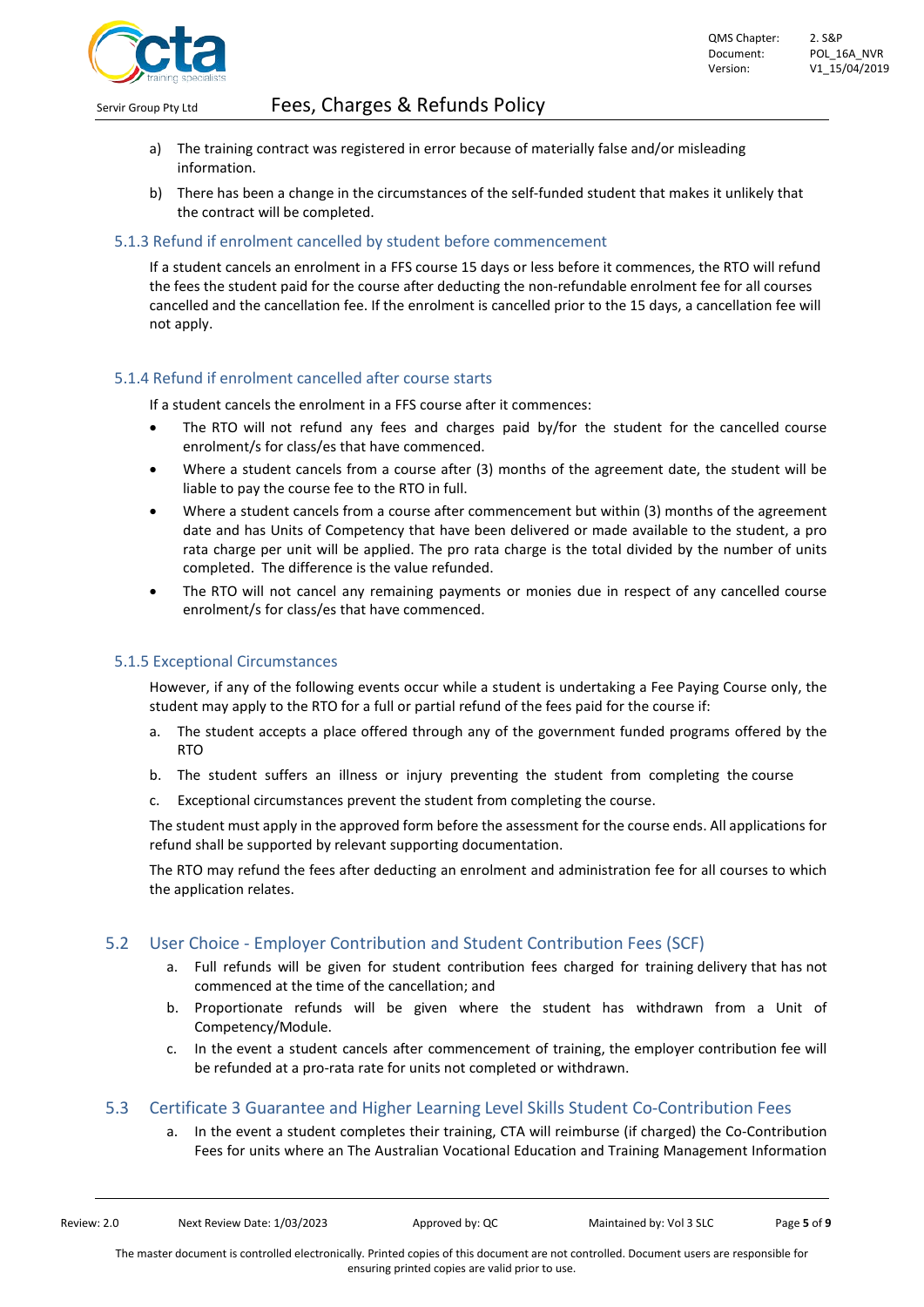

Statistical Standard (AVETMISS) Outcome '60' Credit Transfer, '65' Transitional gap training has been reported.

b. In the event a student cancels their training, CTA will reimburse (if charged) the Co-Contribution Fees for units where an AVETMISS Outcome '60' Credit Transfer, '65' Transitional gap training has been reported.

#### <span id="page-5-0"></span>5.4 Fee for Service

Any payments that have been remitted to CTA prior to cancellation are non-refundable.

#### <span id="page-5-1"></span>6. Appeals

A student who is refused a refund may within seven (7) days after written notice is received, follow the Complaints and Appeals Procedure for on the CTA's website [https://ctatraining.com.au](https://ctatraining.com.au/)

## <span id="page-5-2"></span>7. Training Fees for General Training Programs Offered by CTA

CTA delivers several public programs (face-to-face and online) offered on a fee for service basis including the following:

- Responsible Management of a Licensed Venue (RMLV)
- SITHFAB002 Provide Responsible Service of Alcohol (RSA)
- SITHGAM001 Provide Responsible Gambling Services (RSG/RGS)
- SITXFSA001 Use Hygienic Practices for Food Safety (Food Safety Level 1)
- SITXFSA002 Participate in Safe Food Handling Practices (Food Safety Level 2)
- SITXFSA001 Use Hygienic Practices for Food Safety (Food Safety Level 1) & SITXFSA002 Participate in Safe Food Handling Practices (Food Safety Level 2) - Food Safety Supervisor course
- Workplace Hygiene for Food Handlers (HYG)
- Customer Liaison Officer Training (CLO)
- Gaming Nominee Training

Admission to the above listed programs when delivered face-to-face is based on prior payment or payment on course commencement. The scheduled fee must be paid in full prior to the commencement of online training courses. A tax invoice will be issued as proof of purchase along with student login details.

#### <span id="page-5-3"></span>7.1 General Training Programs Cancellations

Cancellations must be sent in writing. This can be e-mailed to [info@ctatraining.com.au.](mailto:info@ctatraining.com.au)

The student will receive a 100% refund if the student cancels in writing seven (7) working days or more prior to the course commencement.

If the student cancels in less than seven (7) working days of the course date, the student will be refunded 50% of total fees or have the option of transferring to another date.

## <span id="page-5-4"></span>8. Online Delivery

Refunds will be considered in the following circumstances:

- If the student is unable to access the course within a reasonable timeframe due to technical difficulties caused by the CTA website and/or Learning Management System.
- If the course is discontinued.
- If a student has been charged incorrectly.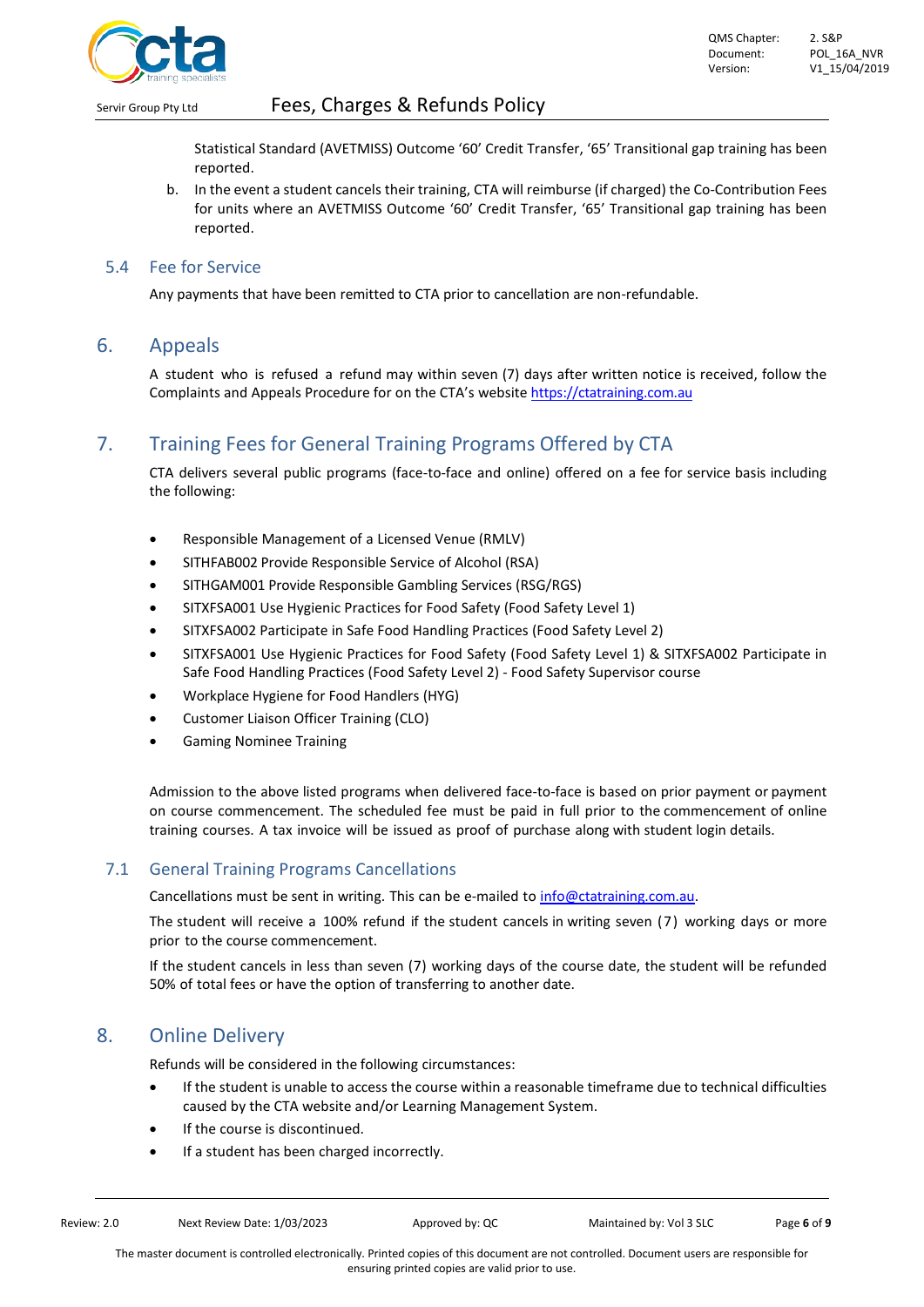

• If the student selects the wrong course and commences that course in error. CTA will organise a transfer to the correct course if the student has not completed more than one topic/unit of the course. CTA may retain 10% of the cost of the course for administrative costs.

For further information in relation to cancellations and refunds please contact CTA on (07) 3878 8977.

## <span id="page-6-0"></span>9. Deemed start date for courses with no defined course or program start date:

If the RTO offers any training program/course for which there is not a timetabled start date, the commencement date for the training program/course will be deemed to have a start date of 30 days from the date of agreement as stated on the Enrolment Application form.

## <span id="page-6-1"></span>10. Material Fees and Other Charges:

The RTO will not refund material fees and other charges that are considered to be supplied to and or used by the student.

## <span id="page-6-2"></span>11. Transfers of enrolment in a traineeship funded or Fee for Service (FFS) course:

This section applies if a student enrolled in a FFS course at the RTO wishes to transfer the enrolment to another program/course offered at the RTO.

- a. Transfers will only be approved within three months of commencement of the course/program.
- b. If the new course is of lesser value than the current course, the student will need to continue to pay the current course fee.
- c. If the new course is of greater value than the current course, then the student will need to pay the additional course fees to the value of the new course;
- d. Course Fees will not be refunded as a result of a course transfer.
- e. Please refer to the Schedule of Administrative Fees for course transfer fees.
- f. Course transfer fees are non-refundable.

## <span id="page-6-3"></span>12. Refused applications for refunds

- a. If a student's application for a refund is refused, the RTO must give the student written notice of the reasons for refusal.
- b. The student may, within fourteen (14) days after written notice is given, apply to the RTO CEO or General Manager of Training for a reconsideration of the refusal.

## <span id="page-6-4"></span>13. Definitions

**Administration/Enrolment charge is** the administration costs associated with enrolling a student.

**Assessment** refers to the final piece of work related to the student obtaining a final result.

**Corporate Business Entities** have a defined training contract or agreement with the RTO to deliver specific training program(s).

**Course** means unit of competency, subject or module that are part of a training package or curriculum document. A "course" forms part of a class in the RTO's Student Record System.

**Material fees and/or kits** refers to any materials or kits purchased by the student at the time of enrolment and may include, but not limited to, such items as textbooks used for practical exercises conducted as part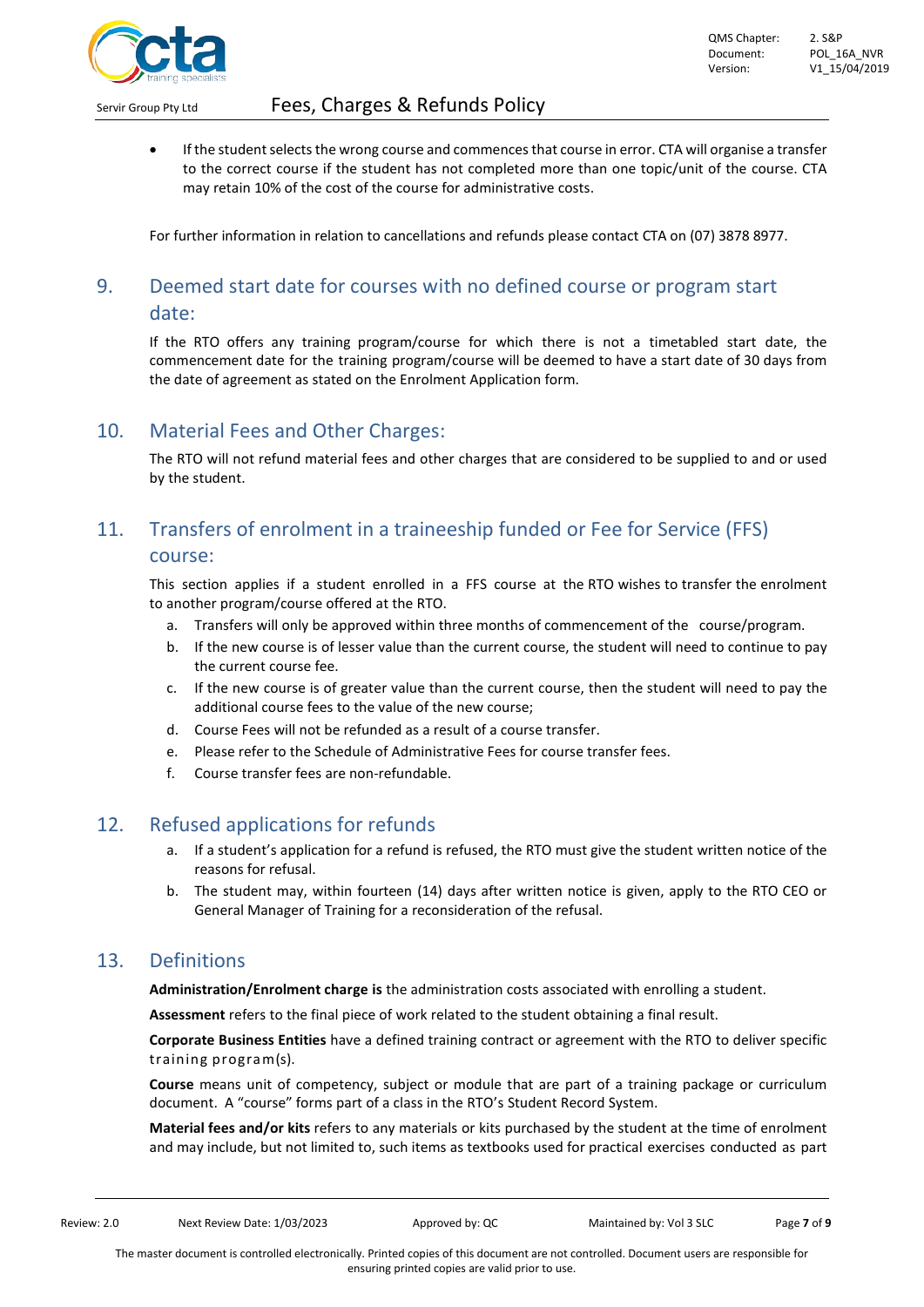

of the program/course, such as external disk drives etc. Materials also include all uniforms measured for, ordered by the RTO or supplied to the student.

**Other services and/or resource charges** is being used generically to refer to charges, for example Student Identification Card, Student Diary, Internet fees, and/or books, supplementary texts etc..

**Re-evaluation** means the student has requested a re-assessment, by an assessor other than the assessor who assessed them and deemed them not competent, for a component of a course or a course.

**Supporting documentation** refers to supporting evidence for the following circumstances:

- accepts a place offered through a funding agency student must provide a copy of their acceptance for the current year of enrolment
- suffers an illness or injury preventing the student from completing the course student must provide a medical certificate or letter from a medical practitioner from a professional medical practice which clearly identifies:
	- o The student's full name
	- $\circ$  The period of time and
	- o Details of the medical condition or injury being claimed.
- Exceptional circumstances preventing the student from completing the course student to provide a written statement detailing the circumstances and/or written support from a support person (excluding any person who is a lawyer, has a legal background and/or similar training).

**Training program fees and charges/costs** means any combination of qualification/s, unit/s of competency (course/s), services and/or additional resource charges related to the delivery and assessment of an accredited qualification for a Training Package registered with ASQA and on the scope of registration for the RTO.

## <span id="page-7-0"></span>14. Effective Date

This policy will be effective to all refunds from 23 May 2022.

## <span id="page-7-1"></span>15. Delegations

The CEO of the RTO is responsible for the implementation of and ongoing compliance and monitoring with this policy.

The CEO is accountable for communicating this policy to the Sales and Marketing and Student Services administration team, and the RTO Manager is responsible for the implementation, monitoring and communication of this policy in accordance with the standards for RTO's number 4 & 5.

Refer to the Delegations Policy for other delegated approvals by the CEO/Director in relation to this policy.

## <span id="page-7-2"></span>16. Risk Analysis and Management

This policy is rated as a medium risk to the RTO in relation to the RTO's ability to correctly and accurately determine when to apply a refund.

## <span id="page-7-3"></span>17. Related Legislation & Regulations

#### **Legislation**

- Vocational Education, Training and Employment Act 2000
- Financial Administration and Audit Act 1977
- Standards for RTO's 2015
- National Vocational Education and Training Regulator Act 2011